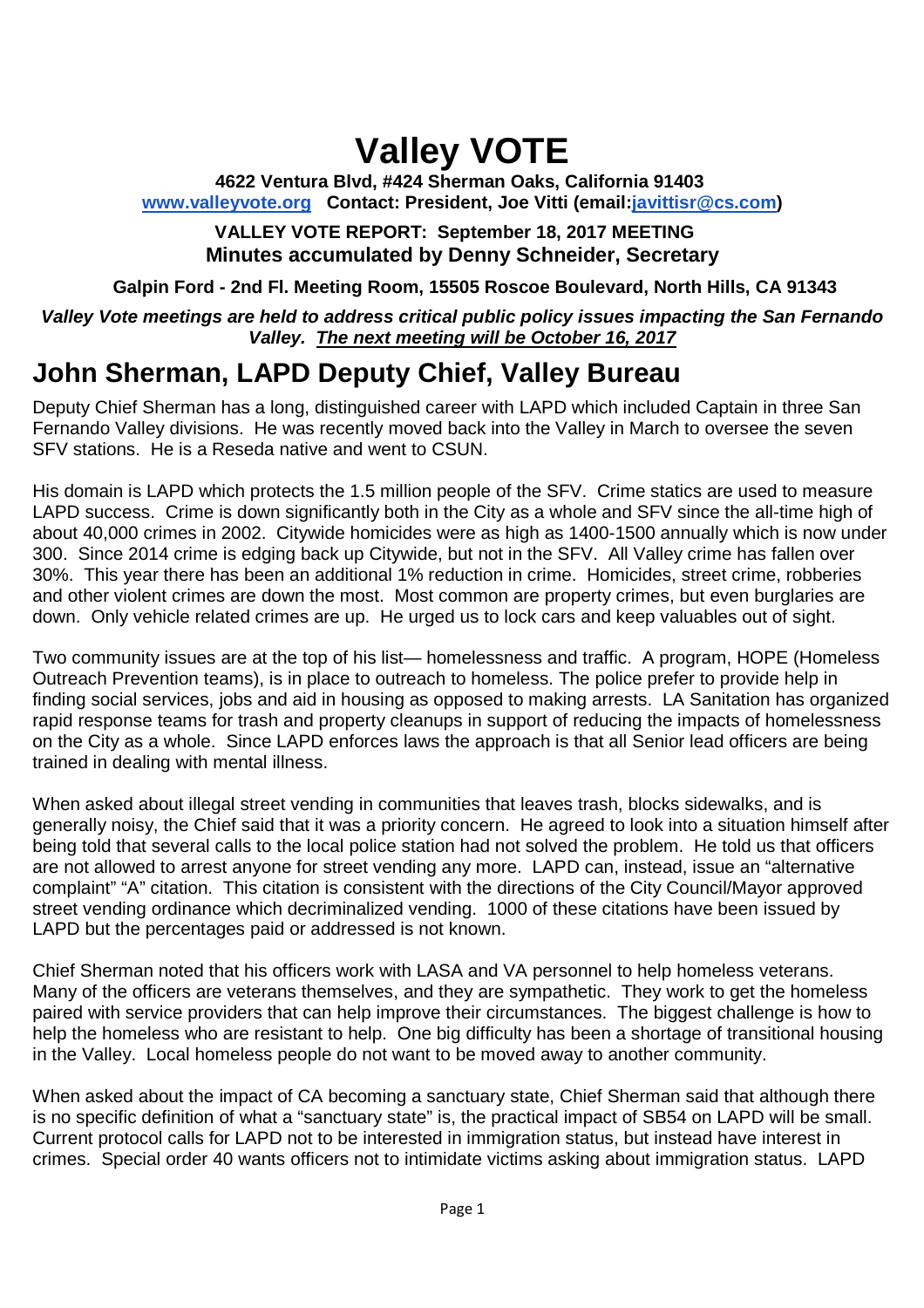will, however, work with ICE in the processing of arrested criminals and participate in human trafficking crimes. Serious deported felons caught in drug trafficking are also turned over to ICE.

LAPD recently took over policing Metro buses and trains. About 57 officers are now under Commander Green to do this. These officers were pulled from all divisions and their positions are already back filled. Funding to do this policing is provided by MTA. LAPD officers use their days off to support this task and are paid overtime. This same model is used for the Hollywood Bowl, Dodger Stadium, and other venues. Chief Sherman assured us that the paid overtime is not included in police pension calculations.

## **Matt Pakucko, Pres. and Founder of Save Porter Ranch**

Most of the wells in Alyso Canyon are 60-70 years old. Last November the area was reopened after a major leak caused the evacuation of nearby Porter Ranch for months.

Mr. Pakucko told us that at least 13 well failures have already occurred subsequent to the recent reopening. Wells were not to be used, CA regulators insisted, until reviews and testing of wells were completed during the better part of a year. Local residents wanted more. They were insisting that the causes of well leak failure be determined and that actions be taken to ensure that these failures would not occur again. Instead, as soon as wells passed basic pressure tests an order was issued in July allowing restoration of 39 of the 114 wells to storage. The remainder of the 114 wells are out of compliance and cannot to be used yet.

Within two weeks 33% of the wells failed. New regulations put in place at the reopening of the wells require 24/7 pressure monitoring. CA put a positive spin on the high rate of well failure within the first two weeks by noting that each of the well failures were identified by monitoring. The regulators circumvented the bigger concern of why 1/3 of the "passed" wells failed in only two weeks. Each time carcinogens were released into the air for people to inhale and be made sick.

After the blowout SB380 was passed because severe health issues had already occurred and the Porter Ranch had to be evacuated. SB380 was passed to establish test and safety requirements The County then sued to ensure that all of the bill requirements were met before reopening the site. A letter by a former manager of the facility was uncovered by the lawsuit. The letter noted that all of the wells are within an active fault line and that one earthquake could sheer and release more gas than the first blow out. The letter, we were told, went on to state that this would result in significant loss of life. However, CA regulators ignored the SB380 bill's requirements when authorizing the reuse of wells. One item still not done is a seismic study. No EIR was done either. The County suit to address this was dismissed in CA courts. Last week the CA Supreme Court said it didn't have jurisdiction to hear the case! Finally, last August the facility was shut down until all wells could be tested.

There is a credibility gap. So Cal Gas estimated that it would take 6-7 years to inspect all of the 114 wells in response to voiced concerns prior to the blowout. At that time the blowout was only a "risk. But when So Cal Gas wanted their storage facility reopened they completed the inspections in only six months.

The LA County health department acknowledged the crisis when the uncontrolled gas releases occurred. There are still people experiencing sickness. County Health stated in a white paper three months ago that people within a 12 mile radius have been effected by the gas blowout.

During the blowout occurrence UCLA did some air sampling on their own volition. Their findings were then provided to LA County Health. County Health took control of all data and responsibility away from UCLA and said they would complete the study. Nothing has been released, not even preliminary findings. To date no health study has been conducted by them either.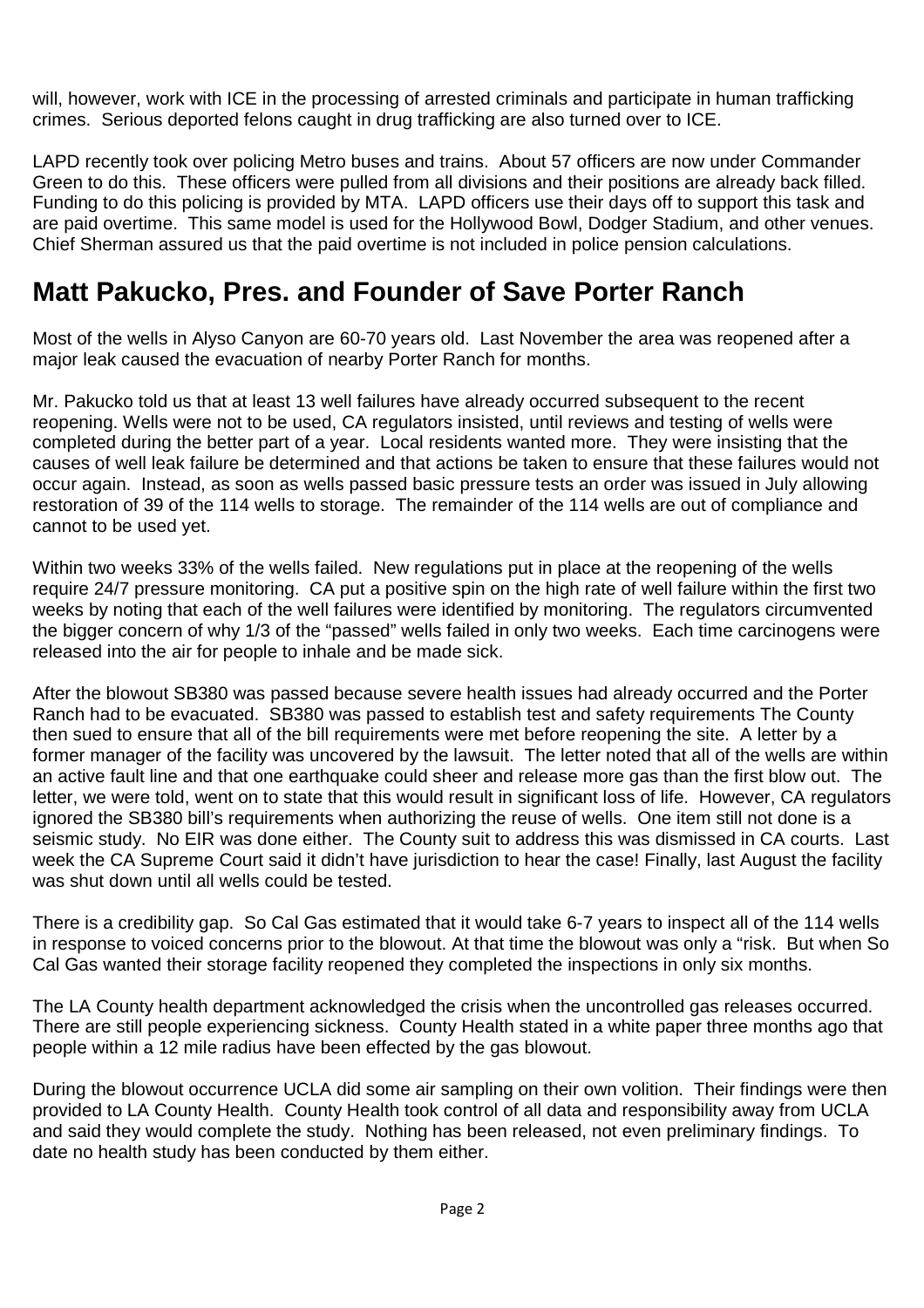The local homeowners are working to protect themselves. They had a "fence line" gas monitoring system installed along four acres of the gas field. This data is available to all on the web. We were told that the homeowner system shows several big jumps above the 2.3 ppm background gas levels found throughout Los Angeles. There was a court order for So Cal Gas to conduct monitoring of its site as well. Their site readings were to be done 24/7 and available on the web. We were told that the Gas company readings were consistent readings of 2.0 ppm (below the known background), at other times readings went flat line 0 and other times the website is down. The residents have noticed that when their independent system readings spike the So.Cal. Gas system tends to have a website failure. Gov. Brown has been silent about this monitoring. Is it a coincidence that Gov. Brown's sister is on the Board of Directors of Sempra which owns So.Cal. Gas?

Fliers were distributed about a meeting to provide "North Valley Contamination Health Study: Toxic Findings Report" on Saturday, October 14, 2017 from 1-4 PM at the Hilton Woodland Hills, 6360 Canoga Ave. For more information about this topic see SavePorterRanch.org and foodandwaterwatch.org.

## **Valley VOTE Member Reports**

#### **Victor N. Viereck - LA Exclusive Franchise Trash**

Based on the media and what we all see in the community, not enough housing is being built or preserved. As a result the cost of homes and apartments has been escalating.

In trying to shield themselves from blame for the problem, public officials are supposedly looking for and promoting programs they think will solve the problem. Unfortunately they do not understand economics. As buildings age, they deteriorate if not adequately maintained. When capital improvements are needed, if an apartment building in the City of Los Angeles was built before 1978, they are subject to the city's Rent Stabilization Ordinance (Rent Control). For capital improvements the RSO limits the pass through of costs to the tenants to no more than half of the cost (which do not even include finance costs, such as interest) over a five year period. The pass through is further limited to \$55.00 a month. Such a limitation results in demolition of buildings that the owners cannot afford to maintain. Now, developers who would like to replace the older, rent controlled apartments with new apartments face other limitations due to linkage fees. The cost of such a fee either discourages new development or increases the cost of housing.

In spite of the foregoing problems, the City Council and Mayor have imposed an even more discouraging program on housing. The new Zero Waste L.A. Exclusive Franchise System imposes much higher costs on multifamily housing and commercial property and ELIMINATES the American free market system of being able to change vendors .The program is imposing drastic (such as triple or more), unaffordable price increases on property owners for trash hauling. If commercial property owners can pass along the cost increase, customers will be stuck with the cost, and lose the ability to buy other products and services. Owners of rent controlled apartments will be hit especially hard due to not being able to cover the cost. The cost of operating non rent controlled apartments will certainly increase housing costs for tenants and owners. That can certainly discourage new apartment construction.

Although Sanitation Department representatives have said the department has been contacting and informing customers of the new program, NONE of them have contacted me, and other owners have not been contacted. Only as a member of business organizations did I learn of the imposition. While recycling can have some benefits, our industries need a free market system if the people are to benefit. *Victor N.* Viereck *818-985 9174*

#### **David DeVoss – LA's New Landlords Is Los Angeles the Next Shanghai?**

There are more than 225,000 Koreans living in and around Los Angeles and this week they have a new symbol of accomplishment, a glass-sheathed hotel, office and retail tower topped by an enormous, sailshaped LED screen that nightly beams the Korean Airlines logo across hundreds of neighborhoods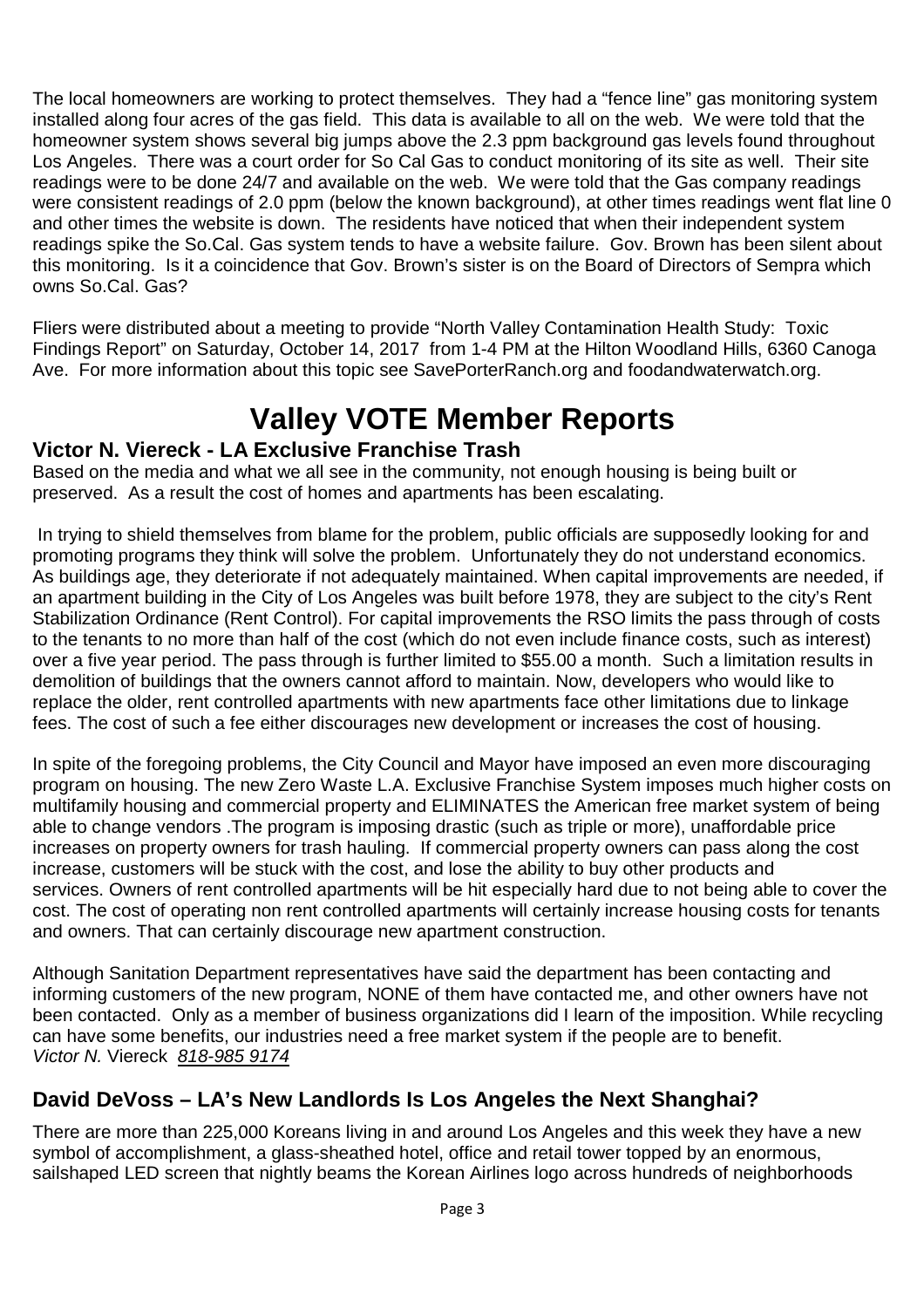sprawling 336-meters below. Seated in the center of downtown Los Angeles, the \$1.35 billion Wilshire Grand Center is the creation of Cho Yang-ho, 68, the CEO of Korean Airlines and the airline's corporate parent Hanjin International. Cho fell in love with LA while a student at the University of Southern California. "LA is my second home and I've long dreamed of giving back to this beautiful city," he said at the ribbon cutting. Korean consul Lee Key-cheol was even more effusive: "The largest bird of Korea has built the most beautiful nest in the City of Angels." At 73-stories the Wilshire Grand Center is the largest building west of the Mississippi River, but it's size is relatively modest when compared to Dubai's 823-meter Burj Khalifa. But LA loves it. "This successful partnership demonstrates our willingness for collaboration with our friends and neighbors across the world," says Kevin de Leon, a California State Senator from Los Angeles. It's too soon to say, of course, if gangnam style will become LA's new meme. But there's no denying the city's embrace of Asian property developers, who poured over \$1.5 billion into downtown Los Angeles construction in 2015, and their stated goal of turning America's second largest city into a destination resembling Seoul and Shanghai. A two blocks south of the Wilshire Grand another \$1 billion development called Metropolis is being erected by China's Greenland Croup on 2.57-hectares next to a roaring freeway. Scheduled for 2018 completion, the mixed-use development will have a luxury hotel plus 1,500 residences, close to half of which already have been sold to Mainland Chinese. "All this construction reminds me of Beijing and Shanghai," says Greenland Chief Technical Officer Winston Yan. "And now it's happening here."

Korean consul Lee Key-cheol was even more effusive: "The largest bird of Korea has built the most beautiful nest in the City of Angels." At 73-stories the Wilshire Grand Center is the largest building west of the Mississippi River, but it's size is relatively modest when compared to Dubai's 823-meter Burj Khalifa. But LA loves it. "This successful partnership demonstrates our willingness for collaboration with our friends and neighbors across the world," says Kevin de Leon, a California State Senator from Los Angeles. It's too soon to say, of course, if gangnam style will become LA's new meme. But there's no denying the city's embrace of Asian property developers, who poured over \$1.5 billion into downtown Los Angeles construction in 2015, and their stated goal of turning America's second largest city into a destination resembling Seoul and Shanghai.

A two blocks south of the Wilshire Grand another \$1 billion development called Metropolis is being erected by China's Greenland Croup on 2.57-hectares next to a roaring freeway. Scheduled for 2018 completion, the mixed-use development will have a luxury hotel plus 1,500 residences, close to half of which already have been sold to Mainland Chinese. "All this construction reminds me of Beijing and Shanghai," says Greenland Chief Technical Officer Winston Yan. "And now it's happening here." Shenzhen liazens Real Estate Group already has a major project underway, Shanghai's Shenglong Group recently obtained permits to spend \$1 billion building three downtown residential — towers and China Communications Construction Group is expected to start construction on a \$1 billion development next year.

The biggest development on the horizon, however, is Oceanwide Plaza, a 140,000-sq. meter project containing office towers, luxury condominiums, 15,425-sq. meters of retail space, a Park Hyatt hotel and a two-acre outdoor amenity deck. Everything is built atop a seven-story podium that is banded by a LED scroll more than a block long designed to mimic the environment of New York's Times Square. Oceanwide is scheduled for completion in 2019.

Beijing-based Oceanwide Holdings says its concept is outdoor living in an urban environment, but what makes Oceanwide Plaza a sure winner is its location across the street from Staples Center where the Los Angeles Lakers play basketball and next to the LA Convention Center. "The draw power of our location is tremendous," smiles Thomas Feng, chief of Oceanwide's U.S. subsidiary, adding that his structural designs don't simply replicate what's being built in China. "In Chinese apartments, bedrooms are typically clustered in one section of the apartment," he says. "But in the U.S. privacy is important. So in our twobedroom units, the bedrooms are on either side of the family room, allowing a more open, airy feel. Up until the start of this decade downtown Los Angeles was a financial district that largely emptied at night. Even today less than 50,000 of the 500,000 people working downtown actually live there. Most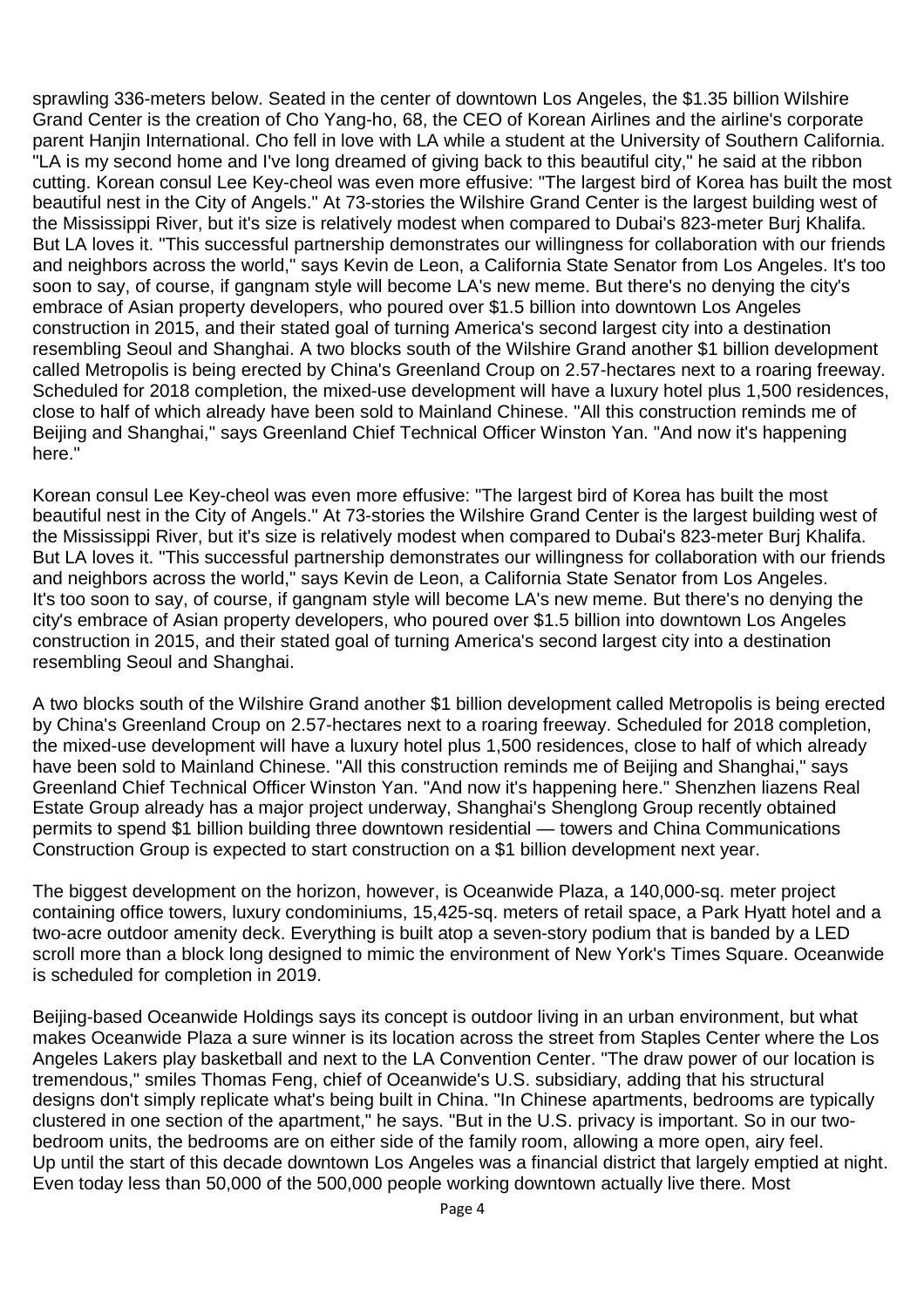Californians, if they have the money, prefer to live in detached suburban homes surrounded by grass and palm trees with a swimming pool in back. Recently, this residential preference has started to change because of gridlocked traffic and higher water cost resulting from a changing climate.

**California politicians also are pushing for higher, denser cities. Builders now are regularly excused from height restrictions and existing zoning codes that mandate ample parking and traffic mitigation. Building allowances and financial incentives are especially generous along transportation corridors and subway hubs that at present don't even exist. Commuting will become even more painful in November when California's gasoline taxes soar to more than 58-cents a gallon. By making driving more painful, Los Angeles hopes to force people to embrace "vertical urbanism" of the sort existing in every major Asian capital.**

Motivated by China's softening economy and Beijing's seeming inability to halt the outflow of investment capital, Chinese property developers were quick to take advantage of California's new urban sensibilities and today are poised to enjoy generous returns on their investments.

"When Greenland first arrived in LA they found that nobody was living in the heart of America's second largest city," remembers architect Robert Jernigan, the Gensler managing principal working on the Metropolis project. "So it bought the last 6.33 acres of undeveloped land downtown and began to fix a problem we created."

Any reluctance to approve so many large projects simultaneously evaporated when every Asian developer agreed to include a luxury hotel in their design. Says Jernigan: "Los Angeles loves the 15.5% hotel occupancy tax because it's a major source of revenue local citizens don't have to pay."

Movement from the suburbs back to the city will grow as the post war Baby Boom generation begins to retire. Certainly all of the Asian-financed developments in LA are striving to create a live-work-play atmosphere. The fact that a substantial percentage of the new living units will belong to absentee owners is a small source of concern. But LA's city planners know the exciting urban environments now being created will promote higher property values, continued economic expansion and further integration with the dynamic cultures of East Asia.

David DeVoss eastwestnewsserv@aol.com

#### **Ernie Hilger - Veterans Affairs update**

Female Veterans Elected as National Commanders of The Disabled American Veterans (DAV) membership 1.3 million and the American Legion (AL) membership 1.4 million in recognition of the historically relevant role of women veterans in the service of our country -

West LA VA - Federal Legislation and California State Legislation

Congress been very busy this summer enhancing and expanding bipartisan – bicameral legislation to protect veterans. The Veterans administration is proactively managing and administrating it's responsibilities for the benefit and care of veterans. There has been over 1800 whistle blower complaints issued by VA Staff regarding unsafe practices at VA facilities across the country. The VA now has the administrative authority to terminate unsatisfactory employees.

The veterans Choice Program has received additional funding and veterans are using it when medical service is not available at the VA.

WEST LOS ANGELES VA MASTER PLAN Environmental Impact Statement (EIS)/ Environmental Impact Report (EIR)are now in process please refer to the link below for further details: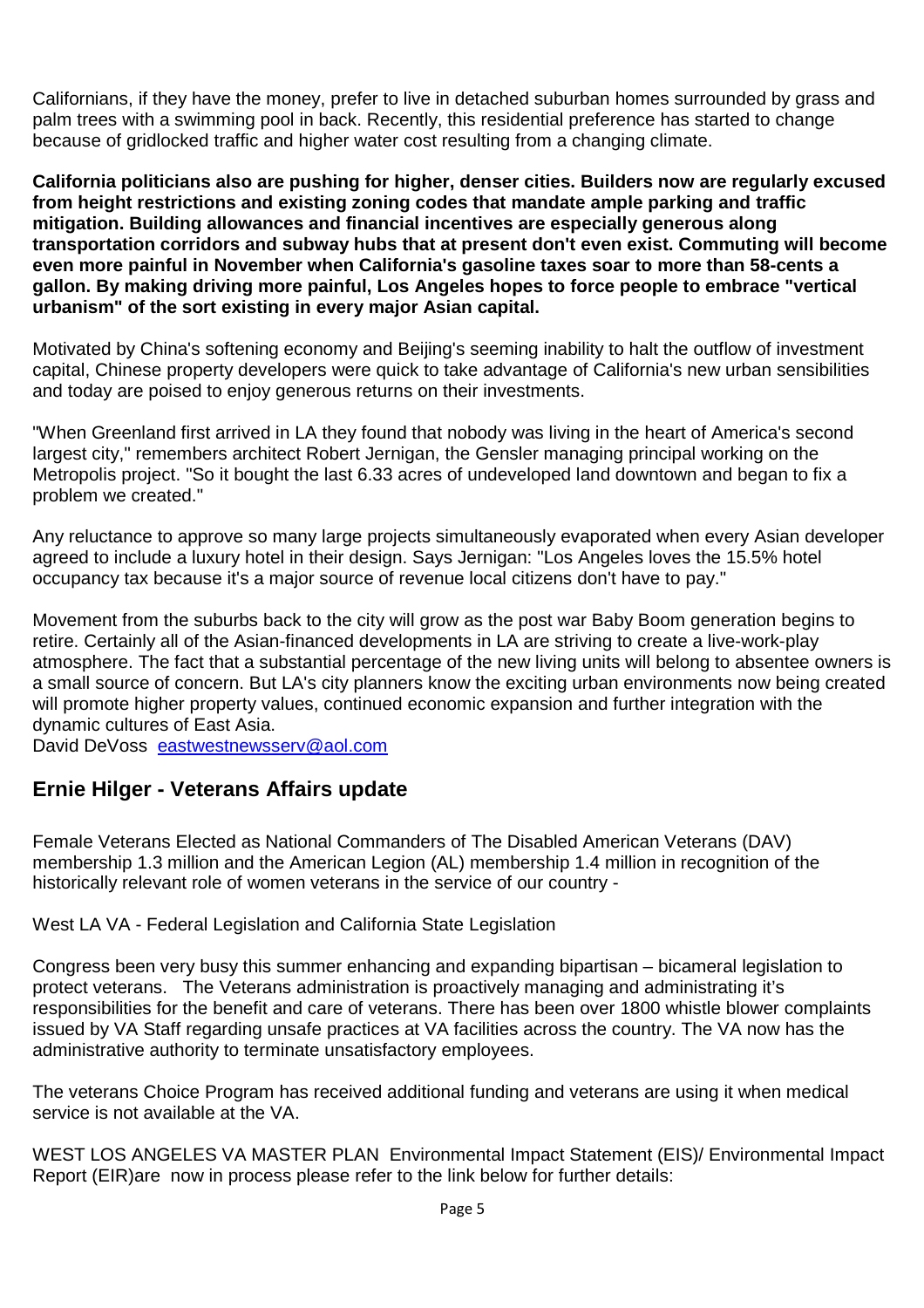https://www.losangeles.va.gov/masterplan/documents/ScopingMeetingPresentationJune2017.pdf The public comment period concluded on Tuesday, June 30, 2017

DEALING WITH LESS THAN HONORABLE (LTH) DISCHARGES – VETERANS BENEFIT ADMINISTRATION (VBA)-FEDERAL GOVERNMENT

VBA (Veterans Benefits Admin) is applying the rules in the handout - a Veteran with an Less Than Honorable Discharge is eligible for VA healthcare for service-connected injuries.

VBA takes a close look at records of (LTH) Less Than Honorable (LTH) discharged Vets, where those Vets have multiple enlistments and good service during prior enlistments. In other words, if VBA sees good conduct during a period where the Vet has a service-connected injury then, even though the Vet is given a LTH discharge during later enlistment, they will work to get the Vet VA healthcare for those injuries incurred during times of good service. For further details go to:

https://www.va.gov/HEALTHBENEFITS/resources/publications/IB10-448...Title: IB 10-448 Other Than Honorable Discharges; Impact on Eligibility for VA Health Care Benefits Author: U.S. Department of Veterans Affairs Subject

CALIFORNIA STATE LEGISLATION SB 725- APPROVED BY GOVERNOR AUGUST 2017 SB 725 regarding Veterans: pretrial diversion: driving privileges, approved by Gov. on 07-Aug-2017. Text of the bill: http://leginfo.legislature.ca.gov/faces/billTextClient.xhtml?bill\_id=201720180SB725

This recently passed legislation at the CA state level, SB 725, clarifies the alternative sentencing PC 1001.80, military diversion which is a mandatory requirement that courts inform veterans their first court date of the veteran statutes PC 858, to include, but not limited to DUI's. This is statewide uniform legislation to intervene on behalf of veterans to prevent direct incarceration and thus prevent the creation of felons during incarceration. This diversionary statute SB 725 applies to all courts. Ernie Hilger 818 926 6892

#### **Ralph Kroy Sunshine Canyon**

The landfill is located at 14747 San Fernando Road, West of 1-5 and 14 Freeway intersection.

The landfill is now, finally, improving their operation after intense work directed by the Vice President of Republic and his team.

This is normally the low complaint period in the year. The complaints are fewer than last year: 14 in July compared to 52 complaints in July of last year, 30 in August compared to 85 complaints last year.

No notices of violation issued during this period.

Ralph Kroy rekroy@aol.com

#### **Airport Report – Denny Schneider**

Noise complaints are up considerably all over the region and USA. The lofty NextGen goals of more efficiency, more capacity, and more safety are being limited by the reality called implementation "SoCal MetroPlex." NextGen has its benefits: tighter controls allows aircraft to fly closer together while maintaining safety, it very much adds airspace capacity by reducing the distances between aircraft, and further, it positively impacts the air traffic control (ATC) staffing requirements.

Elected officials, the FAA, and the LAX-Community Noise Roundtable are getting heavily increased noise complaints and pressure from people as far as 40 miles from LAX who are raising issues of more aircraft flights lower to the ground and making more noise.